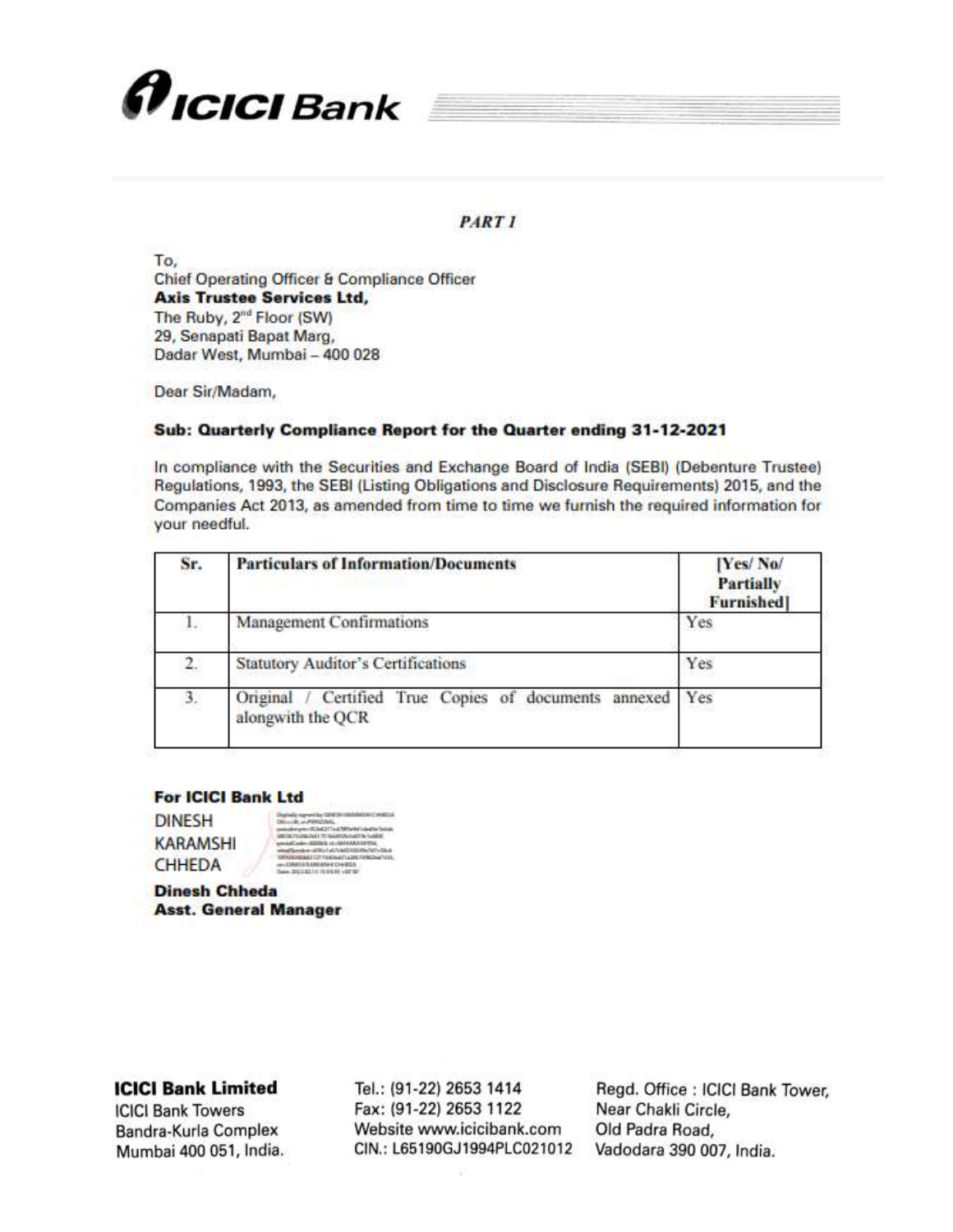

## *PART 2*

# *Management Confirmations viz., declaration/certificates to be signed by key managerial personnel [Managing Director/ Whole Time Director/CEO/ CS/CFO of the Issuer]*

### **1. Statutory/Compliance Confirmations**

| Sr.            | <b>Particulars</b>                                                                                                                                                                                                                                                                                               |
|----------------|------------------------------------------------------------------------------------------------------------------------------------------------------------------------------------------------------------------------------------------------------------------------------------------------------------------|
| No.            |                                                                                                                                                                                                                                                                                                                  |
| a.             | The Issuer has complied with and is in compliance with the provisions of the Companies<br>Act 2013, the extant SEBI Regulations and the terms and conditions of the captioned<br>Debentures and there is no event of default which has occurred or continuing or subsisting<br>as on date.- Yes                  |
| $b$ .          | There are no additional covenants (including side letters, accelerated payment clause, etc.)<br>other than those covered in transaction documents-Yes                                                                                                                                                            |
|                | (Changes if any by way of inclusion of additional covenants to be disclosed along with<br>copies thereof).                                                                                                                                                                                                       |
| $\mathbf{c}$ . | There is no major change in composition of its Board of Directors, which may amount to<br>change in control as defined in SEBI (Substantial Acquisition of Shares and Takeovers)<br>Regulations, 2011 - Yes<br>(Changes (if any) to be disclosed along with copies of intimation made to the stock<br>exchanges) |
| d.             | There is no change in nature and conduct of business of the Issuer. - Yes                                                                                                                                                                                                                                        |
|                | [Changes (if any) whether pre intimated to the debenture trustee alongwith copies of the<br>pre intimation)                                                                                                                                                                                                      |
| e.             | There is no amalgamation, demerger, merger or corporate restructuring or reconstruction<br>scheme proposed by the Issuer-Yes                                                                                                                                                                                     |
|                | (Proposals (if any) to be disclosed along with copies of intimation made to the stock<br>exchanges alongwith scheme copies)                                                                                                                                                                                      |

## **ICICI Bank Limited**

**ICICI Bank Towers** Bandra-Kurla Complex Mumbai 400 051, India.

Tel.: (91-22) 2653 1414 Fax: (91-22) 2653 1122 Website www.icicibank.com CIN.: L65190GJ1994PLC021012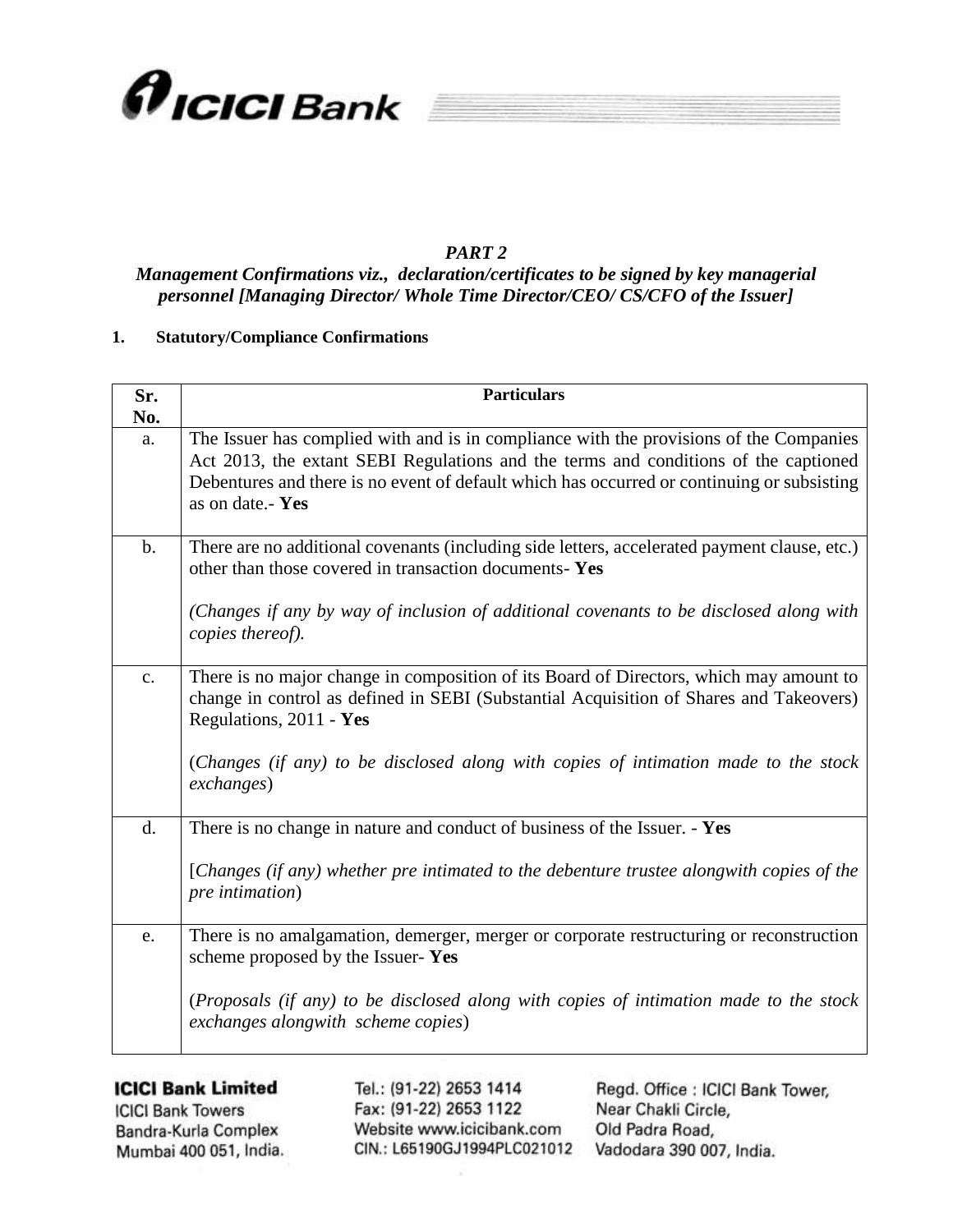

| f.             | There are no outstanding litigations, orders, directions, notices, of court/tribunal affecting,<br>or likely to materially affect the interests of the Debenture Holders or the assets, mortgaged<br>and charged under security creation documents, if any-Yes<br>[Litigations, orders, directions etc., (if any) be disclosed alongwith copies of orders, |
|----------------|------------------------------------------------------------------------------------------------------------------------------------------------------------------------------------------------------------------------------------------------------------------------------------------------------------------------------------------------------------|
|                | directions, notices etc.,]                                                                                                                                                                                                                                                                                                                                 |
| g.             | There were no proposals placed before the board of directors, for considering alterations<br>to any ISIN for which ATSL is debenture trustee, seeking-                                                                                                                                                                                                     |
|                | - alteration in the form or nature of the ISIN;                                                                                                                                                                                                                                                                                                            |
|                | - alteration in rights or privileges of the holders thereof;                                                                                                                                                                                                                                                                                               |
|                | - alteration in the due dates on which interest or redemption is payable                                                                                                                                                                                                                                                                                   |
|                | - any matter affecting the rights or interests of holders.                                                                                                                                                                                                                                                                                                 |
|                | Yes                                                                                                                                                                                                                                                                                                                                                        |
|                | (Alterations [if any] to be disclosed along with copies of intimation made to the stock<br>exchanges)                                                                                                                                                                                                                                                      |
| h.             | There were no disclosures made to the stock exchange in terms of Regulation $51(2)$ of the<br>SEBI (Listing Obligations and Disclosure Requirements) Regulations, 2015 which may<br>have a bearing on the performance/operation of the Issuer, price sensitive information or<br>on the payment of interest or redemption of the Debentures.- Yes          |
|                | (Disclosures [if any] to be disclosed along with copies of intimation made to the stock<br>exchanges)                                                                                                                                                                                                                                                      |
| i.             | The Issuer is maintaining hundred percent asset cover or higher asset cover as per the terms<br>of offer document/ Information Memorandum and/or Debenture Trust Deed, including<br>compliance with all the covenants of the Debentures.- Yes                                                                                                              |
|                | (If there is a fall in the asset cover or breach of covenants, to provide reasons and further<br>action taken thereof)                                                                                                                                                                                                                                     |
| $\mathbf{j}$ . | The submissions to the stock exchange have been done in timely manner as per Applicable<br>Law and requisite information has been provided to the Debenture Trustee and debenture<br>holders, as applicable. - Yes                                                                                                                                         |

### 2. Secured Issuance Confirmations

## **ICICI Bank Limited**

**ICICI Bank Towers** Bandra-Kurla Complex Mumbai 400 051, India. Tel.: (91-22) 2653 1414 Fax: (91-22) 2653 1122 Website www.icicibank.com CIN.: L65190GJ1994PLC021012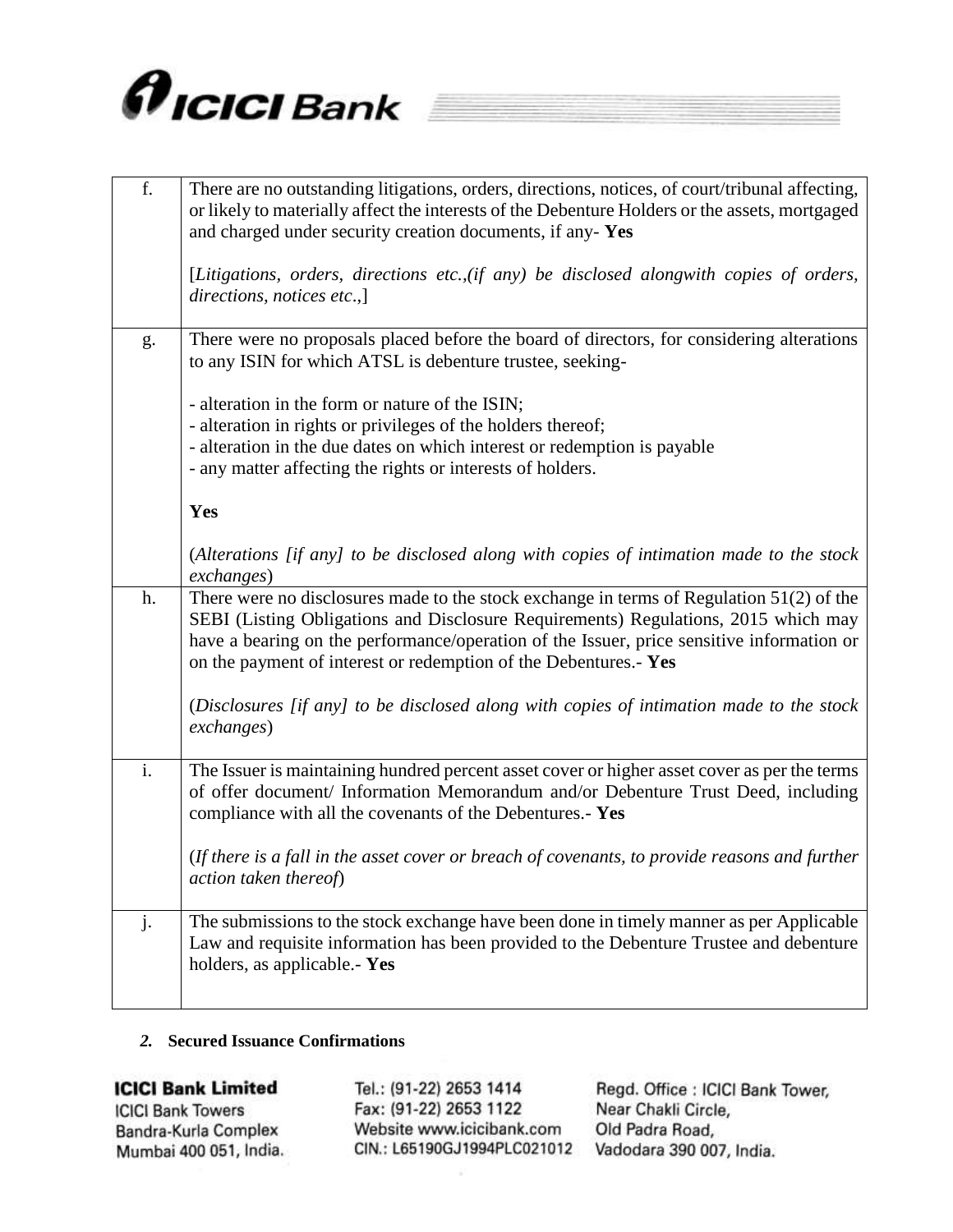

| Sr. No.        | <b>Particulars</b>                                                                                                                                                                                                                                                                                                                                                                 |
|----------------|------------------------------------------------------------------------------------------------------------------------------------------------------------------------------------------------------------------------------------------------------------------------------------------------------------------------------------------------------------------------------------|
| a.             | The Security Documents executed by the Issuer remain valid (including but not limited<br>to the purpose of and as provided in Limitation Act 1963), subsisting and binding upon<br>the Issuer.- NA                                                                                                                                                                                 |
| $\mathbf{b}$ . | The assets of the Issuer and of the third party security providers, if any, which are<br>available by way of security/cashflows/profits are sufficient to discharge the claims of<br>the debenture holders as and when they become due and that such assets are free from<br>any other encumbrances except those which are specifically agreed to by the debenture<br>holders.- NA |
| $\mathbf{c}$ . | The Secured Assets have been insured against all risks as prescribed in the<br>Prospectus/Information Memorandum of the captioned Debentures and Security<br>Documents thereof- NA                                                                                                                                                                                                 |
| d.             | All the Insurance policies obtained are valid, enforceable and cover the risks as<br>required under the Information Memorandum/Debenture Trust Deed and are endorsed<br>in favour of Debenture Trustee as 'Loss Payee'. The premium in respect of the<br>following insurance policies have been paid. - NA<br>The Policies are annexed as Part 4 to the QCR.                       |

## 3. Others

| Sr. No.        | <b>Particulars</b>                                                                                                                                                                               |  |  |  |  |  |
|----------------|--------------------------------------------------------------------------------------------------------------------------------------------------------------------------------------------------|--|--|--|--|--|
| a.             | Details of Corporate Debt Restructuring proposed or implemented or under<br>implementation [if any]- NA                                                                                          |  |  |  |  |  |
| $\mathbf{b}$ . | Details of lenders/creditors joining or entering into Inter Creditor Agreement as per<br>RBI guidelines.- NA                                                                                     |  |  |  |  |  |
| C <sub>1</sub> | Details of Fraud/defaults by promoter or key managerial personnel or by Issuer or<br>arrest of key managerial personnel or promoter;- NA                                                         |  |  |  |  |  |
| d.             | Details of one time settlement with any bank (if any); - NA                                                                                                                                      |  |  |  |  |  |
| e.             | Details of Reference to Insolvency or a petition (if any) filed by any creditor-NA                                                                                                               |  |  |  |  |  |
| f.             | Confirmation that a functional website containing, amongst other requirements as per<br>Reg. 62 of the SEBI LODR, the following information is maintained by the Issuer:-<br>Details of business |  |  |  |  |  |

# **ICICI Bank Limited**

**ICICI Bank Towers** Bandra-Kurla Complex Mumbai 400 051, India. Tel.: (91-22) 2653 1414 Fax: (91-22) 2653 1122 Website www.icicibank.com CIN.: L65190GJ1994PLC021012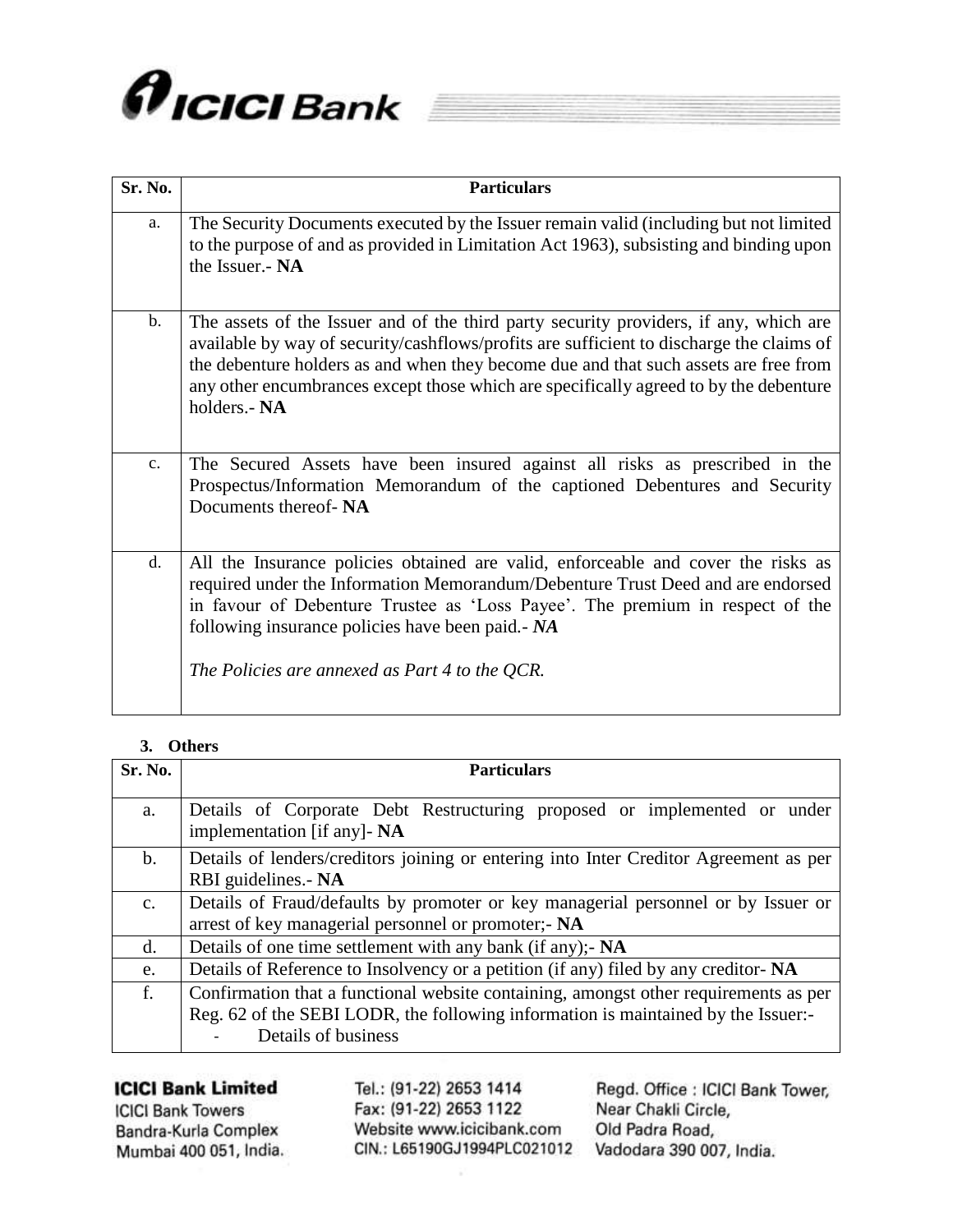

| <b>Composition of Board</b>                                                                                                                              |  |
|----------------------------------------------------------------------------------------------------------------------------------------------------------|--|
| Financial Information including                                                                                                                          |  |
| (i) notice of Meeting of Board of Directors where financial results shall                                                                                |  |
| be discussed                                                                                                                                             |  |
| (ii) financial results, on the conclusion of the meeting of the board of                                                                                 |  |
| directors where the financial results were approved                                                                                                      |  |
| (iii)complete copy of the annual report including balance sheet, profit                                                                                  |  |
| and loss account, directors report, corporate governance report etc                                                                                      |  |
| email address for grievance redressal and other relevant details.                                                                                        |  |
| name of the debenture trustees with full contact details.                                                                                                |  |
| the information, report, notices, call letters, circulars, proceedings, etc.,                                                                            |  |
| concerning new issuance of NCDs.                                                                                                                         |  |
| all information and reports including compliance reports filed by the Issuer.                                                                            |  |
| (i) Default by issuer to pay interest or redemption amount [if any]                                                                                      |  |
| (ii) failure to create a charge on the assets [if any].                                                                                                  |  |
| (iii) all credit ratings obtained by the entity for all its listed non-convertible                                                                       |  |
| securities, updated immediately upon any revision in the ratings [if any]                                                                                |  |
| (iv) statements of deviation(s) or variation(s) as specified in sub-regulation                                                                           |  |
| (7) and sub-regulation (7A) of regulation 52 of these regulations.                                                                                       |  |
| (v) annual return as provided under section 92 of the Companies Act, 2013                                                                                |  |
| and the rules made thereunder.                                                                                                                           |  |
|                                                                                                                                                          |  |
| <b>Confirmed</b>                                                                                                                                         |  |
| Information to be submitted to the Debenture holders (Regulation 58)<br>g.                                                                               |  |
|                                                                                                                                                          |  |
| Confirmation that we shall in terms of the <b>Regulation 58 of the</b> SEBI (Listing                                                                     |  |
| Obligations and Disclosure Requirements) 2015 send to the Debenture Holders the                                                                          |  |
| following documents and information:-                                                                                                                    |  |
|                                                                                                                                                          |  |
| Soft copies of full annual reports to those who have registered their email                                                                              |  |
| address(es) either with the Issuer or with any depository.                                                                                               |  |
| Hard copies of full annual reports to those who have not registered their email                                                                          |  |
|                                                                                                                                                          |  |
| address(es).                                                                                                                                             |  |
|                                                                                                                                                          |  |
| Notice(s) of all meetings of holders of non-convertible debt securities                                                                                  |  |
| specifically stating that the provisions for appointment of proxy as mentioned                                                                           |  |
| in Section 105 of the Companies Act, 2013, shall be applicable for such                                                                                  |  |
| meeting.                                                                                                                                                 |  |
| Proxy forms to holders of non-convertible debt securities which shall be<br>worded in such a manner that holders of these securities may vote either for |  |

**ICICI Bank Towers** Bandra-Kurla Complex Mumbai 400 051, India. Tel.: (91-22) 2653 1414 Fax: (91-22) 2653 1122 Website www.icicibank.com CIN.: L65190GJ1994PLC021012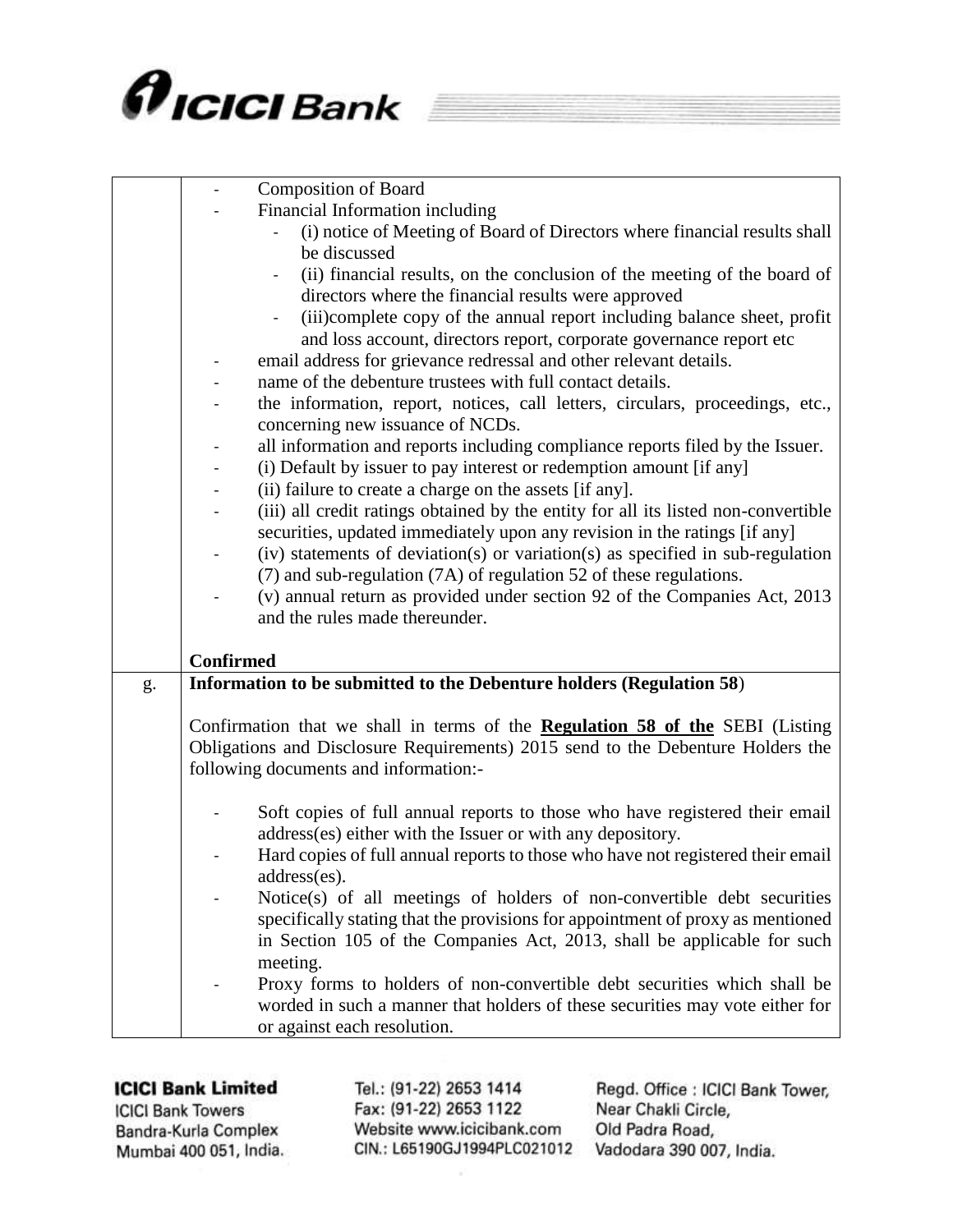

## **Confirmed**

### *4. ISIN WISE CONFIRMATIONS*

## **a. Details of Interest/principal payment due in preceding quarter – Annexure 1**

| <b>ISIN</b><br>N <sub>o</sub> | Series/<br>tranche | Due date of<br>redemption<br>and/or interest<br>(falling in the<br>previous<br>quarter) | If Paid               |                                                                                                                  |                                                                    | If delayed/ Unpaid/ defaulted                                                                                         |
|-------------------------------|--------------------|-----------------------------------------------------------------------------------------|-----------------------|------------------------------------------------------------------------------------------------------------------|--------------------------------------------------------------------|-----------------------------------------------------------------------------------------------------------------------|
|                               |                    |                                                                                         | of<br>Date<br>payment | Date<br>$\sigma f$<br>intimation to<br><b>Stock</b><br>Exchange<br>As per Reg.<br>$57(5)(a)$ SEBI<br><b>LODR</b> | Reasons<br>thereof and<br>further<br>action<br>if<br>taken,<br>any | $\circ f$<br>Date<br>intimation<br>to<br><b>Stock Exchange</b><br>Reg.<br>per<br>as<br>$57(5)(b)$ SEBI<br><b>LODR</b> |

## *b.* **Details of Interest/principal payment due in the quarter – Annexure 2**

| ISINs | Series/ | Due date of         | Date of intimation to   |
|-------|---------|---------------------|-------------------------|
|       | tranche | redemption and/or   | <b>Stock Exchange</b>   |
|       |         | interest falling in | [within 5 working days] |
|       |         | quarter             | from quarter end]       |
|       |         |                     |                         |

### **c. Details of complaints/grievances in the following format. In case no complaints have been received, a confirmation thereof.- Annexure 3**

| <b>ISIN</b> | of<br>No.             | No. of     | Nature of the        | No. of                        | No. of            | Reason          | <b>Steps</b> |
|-------------|-----------------------|------------|----------------------|-------------------------------|-------------------|-----------------|--------------|
| No.         | complaints<br>pending |            | Complain(s)          | complaints                    | complaints        | (if             | taken to     |
|             | Complai<br>received   |            |                      | resolved                      | unresolved        | pending         | resolve the  |
|             | nts at the            | during the | [delay/default in    | during                        | during            | for             | complaint    |
|             | of<br>end             | quarter    | interest/redemption/ | <b>Ouarter</b>                | <b>Ouarter</b>    | more            |              |
|             | last                  |            | others               | [within 30]                   | more than         | than $30$       |              |
|             | quarter               |            |                      | $\langle \text{days} \rangle$ | $30 \text{ days}$ | $\frac{days}{}$ |              |
|             |                       |            |                      |                               |                   |                 |              |

## **ICICI Bank Limited**

**ICICI Bank Towers** Bandra-Kurla Complex Mumbai 400 051, India.

Tel.: (91-22) 2653 1414 Fax: (91-22) 2653 1122 Website www.icicibank.com CIN.: L65190GJ1994PLC021012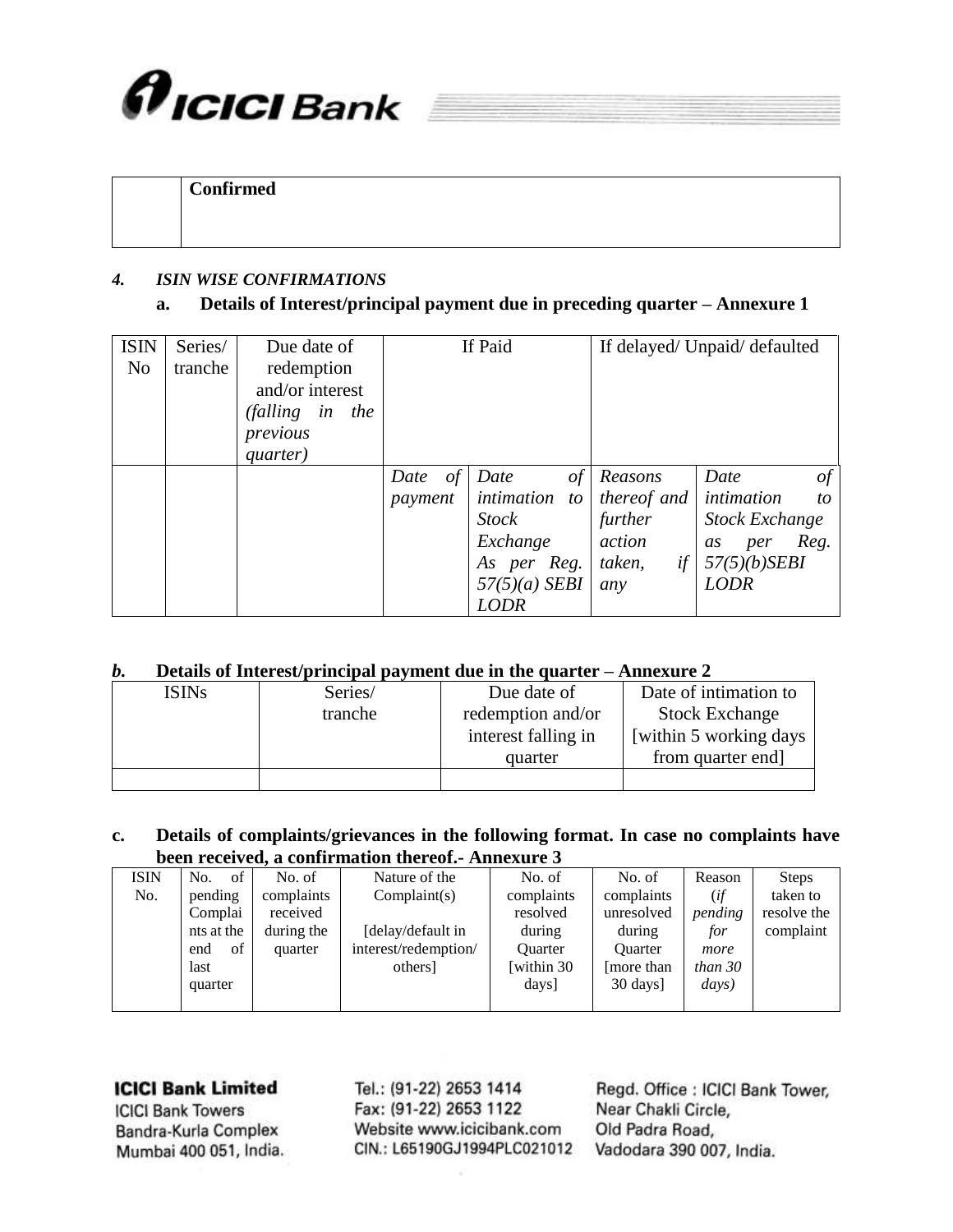

## **d. Recovery Expense Fund**

| <b>Issue Size</b><br>$(in \; ₹)$<br>crores) | <b>ISINs</b> | Size/Value of<br>Recovery fund<br>maintained | Date of<br>creation of<br><b>REF</b> | Mode of<br>maintenance | Addition in<br>the Recovery<br><b>Expense Fund</b><br>during the<br>quarter | Details of<br>funds<br>withdrawn on<br>account of<br>redemption, if<br>any, during the |
|---------------------------------------------|--------------|----------------------------------------------|--------------------------------------|------------------------|-----------------------------------------------------------------------------|----------------------------------------------------------------------------------------|
|                                             |              |                                              |                                      |                        |                                                                             | quarter                                                                                |
|                                             |              | 25,00,000                                    | $31-Mar-$                            | Deposited with         |                                                                             |                                                                                        |
|                                             |              |                                              | 2021                                 | <b>NSE</b>             |                                                                             |                                                                                        |

### **e. Debenture Redemption Reserve as per Companies (Share Capital and Debentures) Rules, 2014- Not Applicable**

| Issue size       | Type of entity (NBFC/ | Applicability of Debenture | DRR [in % and in amount]       |
|------------------|-----------------------|----------------------------|--------------------------------|
|                  | HFC/FI/ Other)        | Redemption Reserve [DRR]1  | Crs.] created as per Companies |
| (including ISIN) |                       |                            | (Share Capital and Debentures) |
|                  | alonwith with listing |                            | Rules, 2014)2                  |
|                  | status                |                            |                                |
|                  |                       |                            |                                |
|                  |                       |                            |                                |
|                  |                       |                            |                                |
|                  |                       |                            |                                |
|                  |                       |                            |                                |

## **f. Debenture Redemption Funds as per Companies (Share Capital and Debentures) Rules, 2014- Not Applicable**

| <b>ISIN</b>             | Issue Size                                  | Amount      | Status of maintenance of $DRF3$                                               |
|-------------------------|---------------------------------------------|-------------|-------------------------------------------------------------------------------|
| (that is<br>maturing in | $(in \; \bar{\mathcal{E}} \; \text{cross})$ | outstanding | (15% of amount of debentures maturing<br>during the year ending on 31st March |
| the current             |                                             |             | or invest in securities enlisted in Rule                                      |
| FY)                     |                                             |             | 18 (1) (c) of Companies (Share Capital<br>and Debenture) Rules, 2014)         |
|                         |                                             |             |                                                                               |
|                         |                                             |             |                                                                               |
|                         |                                             |             |                                                                               |

<sup>&</sup>lt;sup>1</sup> Not Applicable for All India Financial Institutions regulated by RBI, Banking Companies, listed and unlisted NBFCs and HFCs registered with RBI, equity listed companies. Applicable to debt listed companies and others.

## **ICICI Bank Limited**

 $\overline{a}$ 

**ICICI Bank Towers** Bandra-Kurla Complex Mumbai 400 051, India.

Tel.: (91-22) 2653 1414 Fax: (91-22) 2653 1122 Website www.icicibank.com CIN.: L65190GJ1994PLC021012

<sup>2</sup> 10% of outstanding value of debentures.

<sup>&</sup>lt;sup>3</sup> Applicable to listed companies, listed NBFCs and HFCs registered with RBI for their public issuances. In case of private issuances to unlisted companies.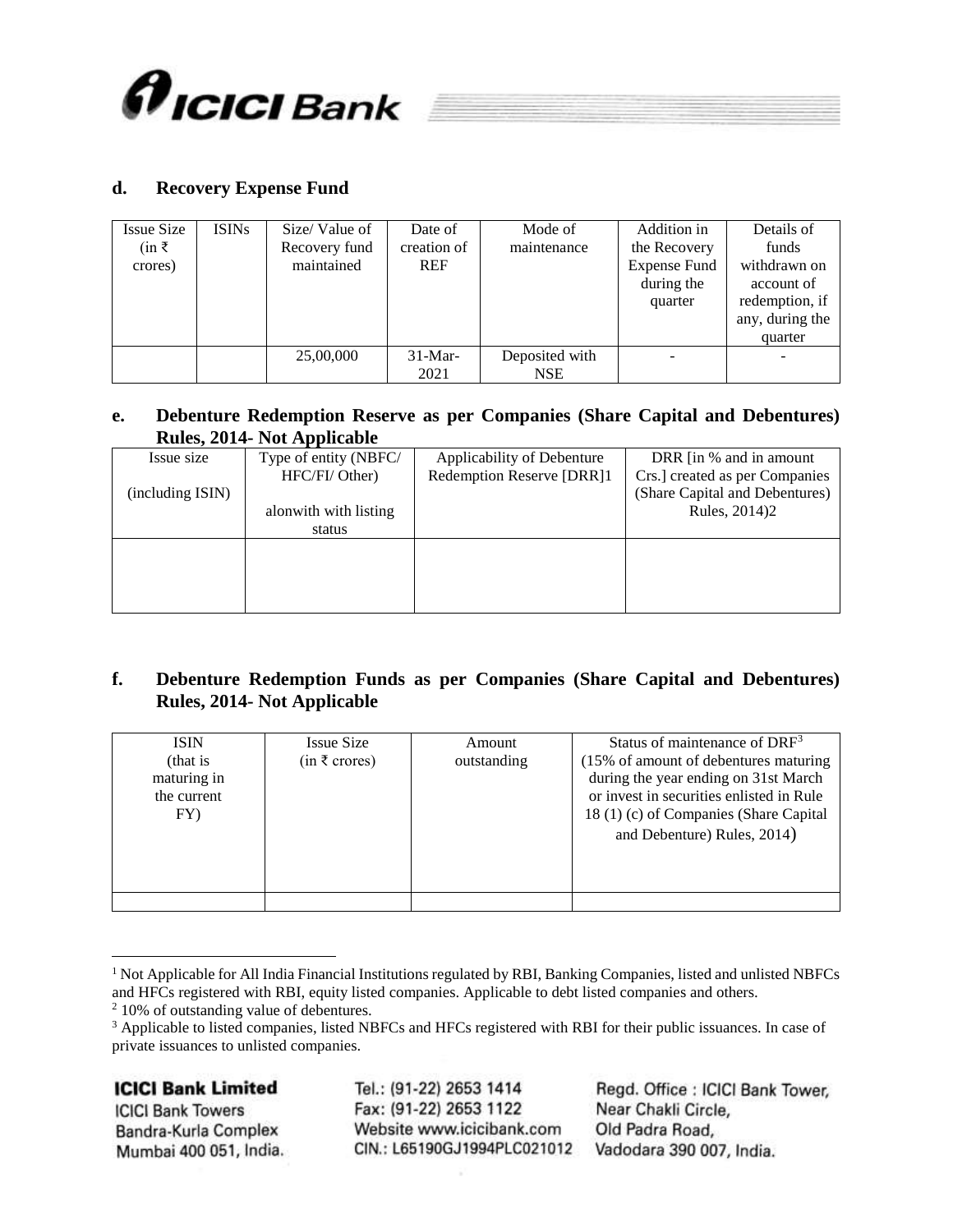

## **g. Security Cover – Not Applicable**

| Issue size  | Security in       | Security          | Details of   | Reasons    | <b>Actual Security</b> |
|-------------|-------------------|-------------------|--------------|------------|------------------------|
| (including) | terms of          | Cover             | pending      | for delay  | Cover                  |
| ISIN)       | Information       | Stipulated in     | security (if | (waiver if | maintained             |
|             | Memorandum/       | terms of          | any)         | any or     |                        |
|             | Debenture         | Information       |              | extensions |                        |
|             | <b>Trust Deed</b> | Memorandum/       |              | if any)    |                        |
|             | created within    | Debenture         |              |            |                        |
|             | due date          | <b>Trust Deed</b> |              |            |                        |
|             | (Yes/No)          |                   |              |            |                        |
|             |                   |                   |              |            |                        |

## **h. Unclaimed Interest / Redemption – Annexure 4**

| ISIN no. for which | No. of days for which | If more than 30      | If unclaimed for    |
|--------------------|-----------------------|----------------------|---------------------|
| interest           | unclaimed             | days, whether        | more than seven     |
| /redemption is     |                       | transferred to       | years whether       |
| unclaimed          |                       | escrow account [if]  | transferred to the  |
|                    |                       | so, provide details] | 'Investor Education |
|                    |                       |                      | and Protection      |
|                    |                       |                      | Fund'               |
|                    |                       |                      |                     |

**ICICI Bank Limited** 

**ICICI Bank Towers** Bandra-Kurla Complex Mumbai 400 051, India.

Tel.: (91-22) 2653 1414 Fax: (91-22) 2653 1122 Website www.icicibank.com CIN.: L65190GJ1994PLC021012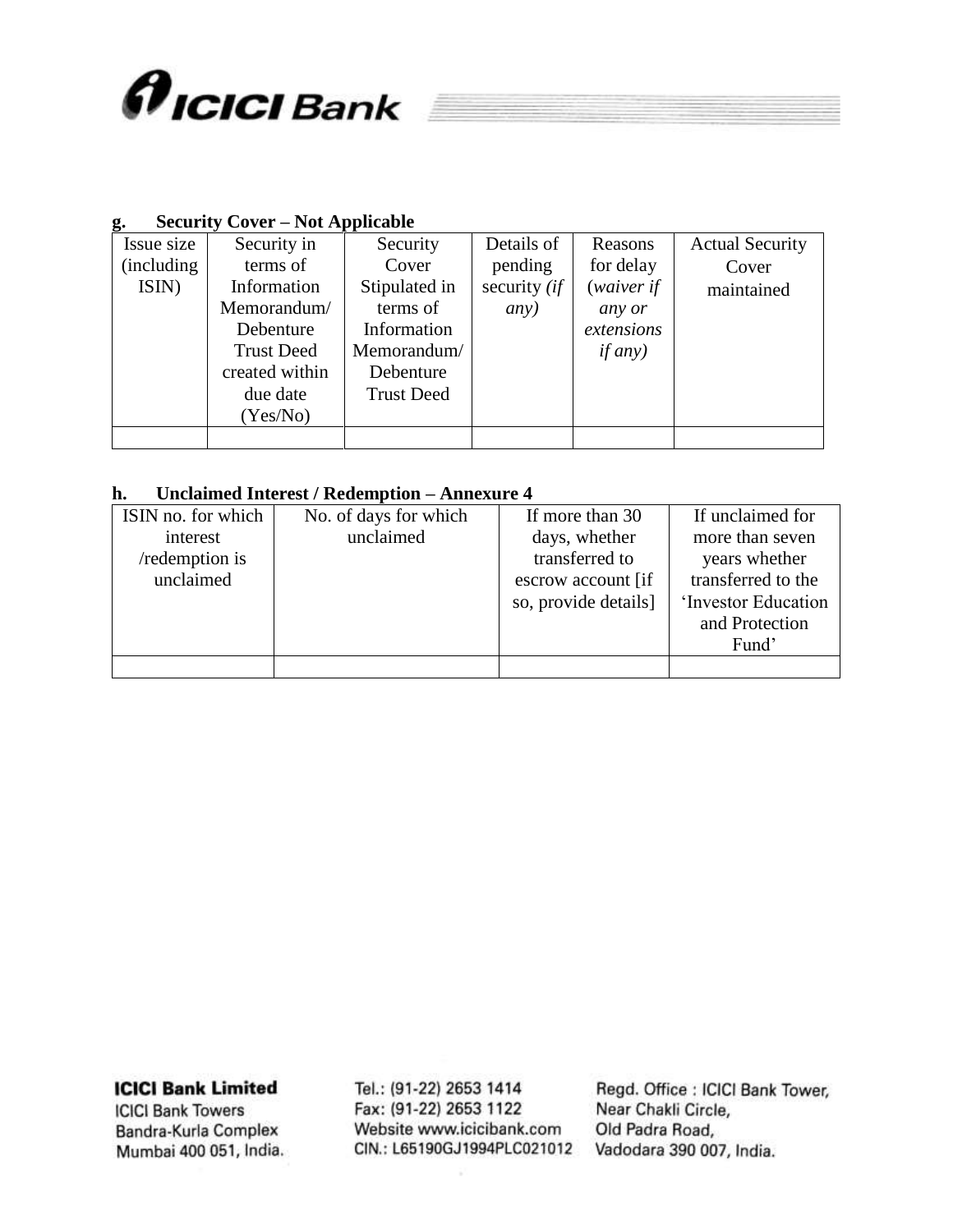



#### *Part 3*

## **Statutory Auditor Confirmations [duly signed and on letter head of Statuory Audit Firm]**

| Sr.            | <b>Particulars of Information/Documents</b>                                                                                                                                                                                                                                                                                                                                                                                                                                                                                                                                    |
|----------------|--------------------------------------------------------------------------------------------------------------------------------------------------------------------------------------------------------------------------------------------------------------------------------------------------------------------------------------------------------------------------------------------------------------------------------------------------------------------------------------------------------------------------------------------------------------------------------|
| a.             | Security Cover / Asset Cover Certificate alongwith covenants confirmations <sup>4</sup>                                                                                                                                                                                                                                                                                                                                                                                                                                                                                        |
|                | To be submitted for HY1 and HY2 as per Reg $56$ (1)(d) of SEBI LODR Regulations<br>alongwith Q2 and Q4 QCR.<br>Applicable to both secured and unsecured debentures [except govt. guaranteed bonds]<br>The certificate format to be as per 'Annexure A' of the SEBI Circular no. SEBI/ HO/<br>MIRSD/ CRADT/ CIR/ P/2020/230 dated 12.11.2020.<br>Certificate to contain certification on maintenance of asset cover as per the terms of offer<br>document/Information Memorandum and/or Debenture Trust Deed, including compliance<br>with all the covenants of the Issue/ISIN. |
|                | Not applicable                                                                                                                                                                                                                                                                                                                                                                                                                                                                                                                                                                 |
| $\mathbf{b}$ . | In case any debenture issuances of Issuer is secured by way of receivables/book debts-<br>value of receivables/book debts including compliance with the covenants of the Offer<br>Document/Information Memorandum in the manner as may be specified by the Board<br>from time to time.<br>to be submitted for HY1 and HY2 alongwith Q2 and Q4 QCR as per Regulation 15 (1) (t)<br>of SEBI (Debenture Trustee) Regulations.                                                                                                                                                     |
|                | Not Applicable                                                                                                                                                                                                                                                                                                                                                                                                                                                                                                                                                                 |
| $\mathbf{c}$ . | End Utilisation of Funds alongwith copy of the annual report<br>Raised for financing projects – for the implementation period;<br>Raised for financing working capital or general corporate purposes or for capital raising<br>$\qquad \qquad \blacksquare$<br>purposes - at the end of each financial year till the funds have been fully utilised or the<br>purpose for which these funds were intended has been achieved.                                                                                                                                                   |
|                | Not Applicable                                                                                                                                                                                                                                                                                                                                                                                                                                                                                                                                                                 |

**ICICI Bank Limited** 

 $\overline{a}$ 

**ICICI Bank Towers** Bandra-Kurla Complex Mumbai 400 051, India.

Tel.: (91-22) 2653 1414 Fax: (91-22) 2653 1122 Website www.icicibank.com CIN.: L65190GJ1994PLC021012

<sup>4</sup> To be submitted as per Reg 56 (1) (d) of SEBI LODR Regulation in the format as provided under Annexure A of the SEBI Circular, bearing reference number SEBI/ HO/ MIRSD/ CRADT/ CIR/ P/ 2020/230 dated 12.11.2020.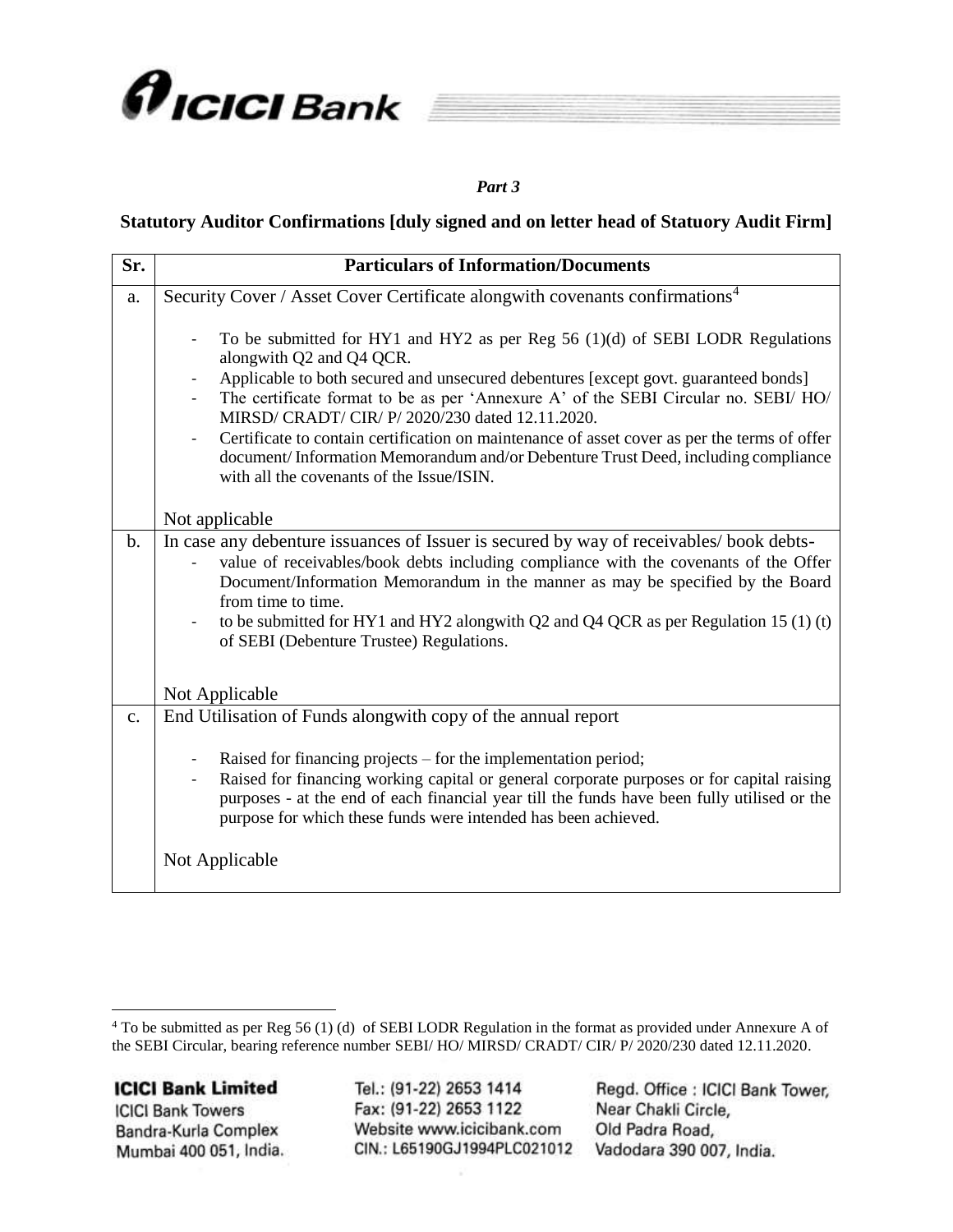

# *PART 4*

*Original / Certified True Copies of documents [as applicable] to be annexed to the QCR*

| Sr.no | <b>Particulars of Documents</b>                                              |                               |                   |                            |         |             |                |                                                                            |                                                                                           |
|-------|------------------------------------------------------------------------------|-------------------------------|-------------------|----------------------------|---------|-------------|----------------|----------------------------------------------------------------------------|-------------------------------------------------------------------------------------------|
| a.    | An updated list of Debenture holders registered in the Register of Debenture |                               |                   |                            |         |             |                |                                                                            |                                                                                           |
|       | Holders/BENPOS in the following format:- Annexure 5                          |                               |                   |                            |         |             |                |                                                                            |                                                                                           |
|       |                                                                              | <b>ISSUE-WISE PARTICULARS</b> |                   |                            |         |             |                |                                                                            |                                                                                           |
|       | ISIN no.                                                                     | Series/<br>tranche            |                   | Name $(s)$ of<br>Debenture |         |             | <b>Address</b> | Contact<br>No.                                                             | Email Id                                                                                  |
|       |                                                                              |                               |                   | Holder                     |         |             |                |                                                                            |                                                                                           |
|       |                                                                              |                               |                   |                            |         |             |                |                                                                            |                                                                                           |
| b.    | Letter from Credit Rating Agency along with rationale for revision- NA       |                               |                   |                            |         |             |                |                                                                            |                                                                                           |
|       |                                                                              |                               |                   |                            |         |             |                |                                                                            |                                                                                           |
|       | <b>ISIN Nos.</b>                                                             |                               | <b>Issue Size</b> |                            | Name of |             |                | <b>Previous</b>                                                            | <b>Revision</b> in                                                                        |
|       |                                                                              |                               |                   |                            | CRA/s   |             |                | <b>Rating</b>                                                              | <b>Credit</b><br><b>Ratings</b>                                                           |
|       |                                                                              |                               |                   |                            |         |             |                |                                                                            |                                                                                           |
| c.    |                                                                              |                               |                   |                            |         |             |                |                                                                            | All Insurance Policies duly endorsed in favour of the Debenture Trustee as 'Loss          |
|       | Payee'. - NA                                                                 |                               |                   |                            |         |             |                |                                                                            |                                                                                           |
|       |                                                                              |                               |                   |                            |         |             |                |                                                                            |                                                                                           |
|       | Issue<br><b>Size</b>                                                         | Policy                        | Coverage          |                            |         | Period &    |                | Status of                                                                  |                                                                                           |
|       |                                                                              | No.                           | (Rs.)             |                            |         | expiry date |                | Endorsement                                                                |                                                                                           |
| d.    |                                                                              |                               |                   |                            |         |             |                |                                                                            | Copy of un-audited quarterly financials [signed by MD/Executive Director] alongwith       |
|       |                                                                              |                               |                   |                            |         |             |                | Limited Review Report prepared by the statutory auditors* - Annexure 6     |                                                                                           |
|       |                                                                              |                               |                   |                            |         |             |                |                                                                            |                                                                                           |
|       |                                                                              |                               |                   |                            |         |             |                | To cover line items mentioned under Reg 52 (4), 54(2) & 54(3) of SEBI LODR | To be submitted within forty- five days from the end of the quarter except last quarter   |
|       |                                                                              |                               |                   |                            |         |             |                | To be submitted to the trustee on same day as submitted to stock exchanges |                                                                                           |
|       |                                                                              |                               |                   |                            |         |             |                |                                                                            |                                                                                           |
|       |                                                                              |                               |                   |                            |         |             |                |                                                                            | * In case issuer's accounts are audited by Comptroller and Auditor General of India,      |
|       | the report to be provided by any practicing Chartered Accountant.            |                               |                   |                            |         |             |                |                                                                            |                                                                                           |
| e.    |                                                                              |                               |                   |                            |         |             |                |                                                                            | Copy of <i>audited</i> quarterly and year to date standalone financial results [signed by |
|       | MD/Executive Director] - Annexure 6                                          |                               |                   |                            |         |             |                |                                                                            |                                                                                           |
|       |                                                                              |                               |                   |                            |         |             |                |                                                                            |                                                                                           |
|       |                                                                              |                               |                   |                            |         |             |                | To cover line items mentioned under Reg 52 (4), 54(2) & 54(3) of SEBI LODR |                                                                                           |
|       |                                                                              |                               |                   |                            |         |             |                | To be submitted to the trustee on same day as submitted to stock exchanges | To be submitted within forty- five days from the end of the quarter except last quarter   |
|       |                                                                              |                               |                   |                            |         |             |                |                                                                            |                                                                                           |

## **ICICI Bank Limited**

**ICICI Bank Towers** Bandra-Kurla Complex Mumbai 400 051, India. Tel.: (91-22) 2653 1414 Fax: (91-22) 2653 1122 Website www.icicibank.com CIN.: L65190GJ1994PLC021012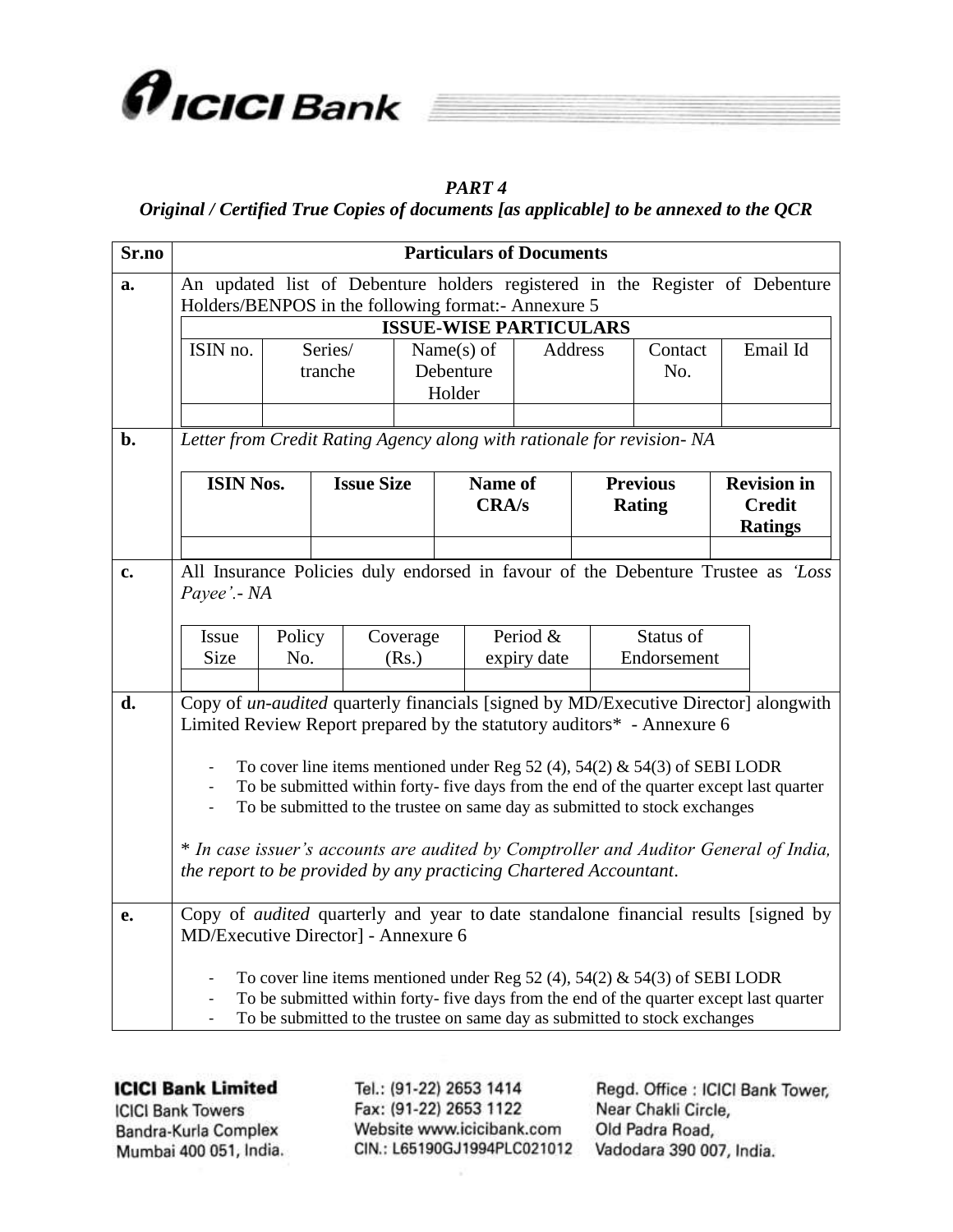

 $\mathbf{I}$ 

| f. | Annual audited standalone and consolidated financial results, along with the statutory<br>auditors report, the directors report, annual report, profit and loss accounts, balance<br>sheets                                                                                                                                                                                                                                                                                                                                                                                                                                                                                                                                                    |
|----|------------------------------------------------------------------------------------------------------------------------------------------------------------------------------------------------------------------------------------------------------------------------------------------------------------------------------------------------------------------------------------------------------------------------------------------------------------------------------------------------------------------------------------------------------------------------------------------------------------------------------------------------------------------------------------------------------------------------------------------------|
|    | To cover line items mentioned under Reg 52 (4), 54(2) & 54(3) of SEBI LODR<br>To be submitted within sixty days from the end of the financial year on the same day as<br>submitted to the stock exchanges<br>In case issuers are audited by Comptroller and Auditor General of India<br>(i) financial results audited by auditor appointed by the Comptroller and Auditor<br>General of India to be submitted to the Stock Exchange(s) and trustees within sixty days<br>from the end of the financial year.<br>(ii) on completion of audit by the Comptroller and Auditor General of India- the<br>financial results to be submitted to the Stock exchange(s) and debenture trustee within<br>nine months from the end of the financial year. |
|    | Not Applicable                                                                                                                                                                                                                                                                                                                                                                                                                                                                                                                                                                                                                                                                                                                                 |
| g. | Issue Wise/ISIN Wise Utilization Statement submitted to Stock Exchange as per Reg.<br>52(7) of SEBI LODR on quarterly basis until the debenture proceeds are completely<br>utilized or the purpose for which the funds have been raised is achieved.- Not Applicable                                                                                                                                                                                                                                                                                                                                                                                                                                                                           |
| h. | Material deviation in the use of proceeds as compared to the objects submitted to stock<br>exchange, if applicable.-Not Applicable                                                                                                                                                                                                                                                                                                                                                                                                                                                                                                                                                                                                             |
| i. | ISIN Wise intimations sent to Stock Exchange as per Regulation 57(1), (4) & (5) of the<br>SEBI LODR with respect to interest/principal payment of Debentures – Annexure 7                                                                                                                                                                                                                                                                                                                                                                                                                                                                                                                                                                      |
| j. | Periodical reports from lead bank regarding progress of the Project [in case debentures<br>are raised for financing projects]-Not Applicable                                                                                                                                                                                                                                                                                                                                                                                                                                                                                                                                                                                                   |
| k. | Annual report as per Reg 53 (2)(a) of SEBI LODR for financial year end. - Submitted                                                                                                                                                                                                                                                                                                                                                                                                                                                                                                                                                                                                                                                            |
| l. | Stock Exchange Confirmation on the REF created or replenished during the quarter -<br>Submitted                                                                                                                                                                                                                                                                                                                                                                                                                                                                                                                                                                                                                                                |
| m. | All information, documents/reports/certificates/confirmations required for conduct of<br>continuous due diligence by trustee empanelled agencies<br><b>Asset Cover</b><br>a.                                                                                                                                                                                                                                                                                                                                                                                                                                                                                                                                                                   |

# **ICICI Bank Limited**

**ICICI Bank Towers** Bandra-Kurla Complex Mumbai 400 051, India. Tel.: (91-22) 2653 1414 Fax: (91-22) 2653 1122 Website www.icicibank.com CIN.: L65190GJ1994PLC021012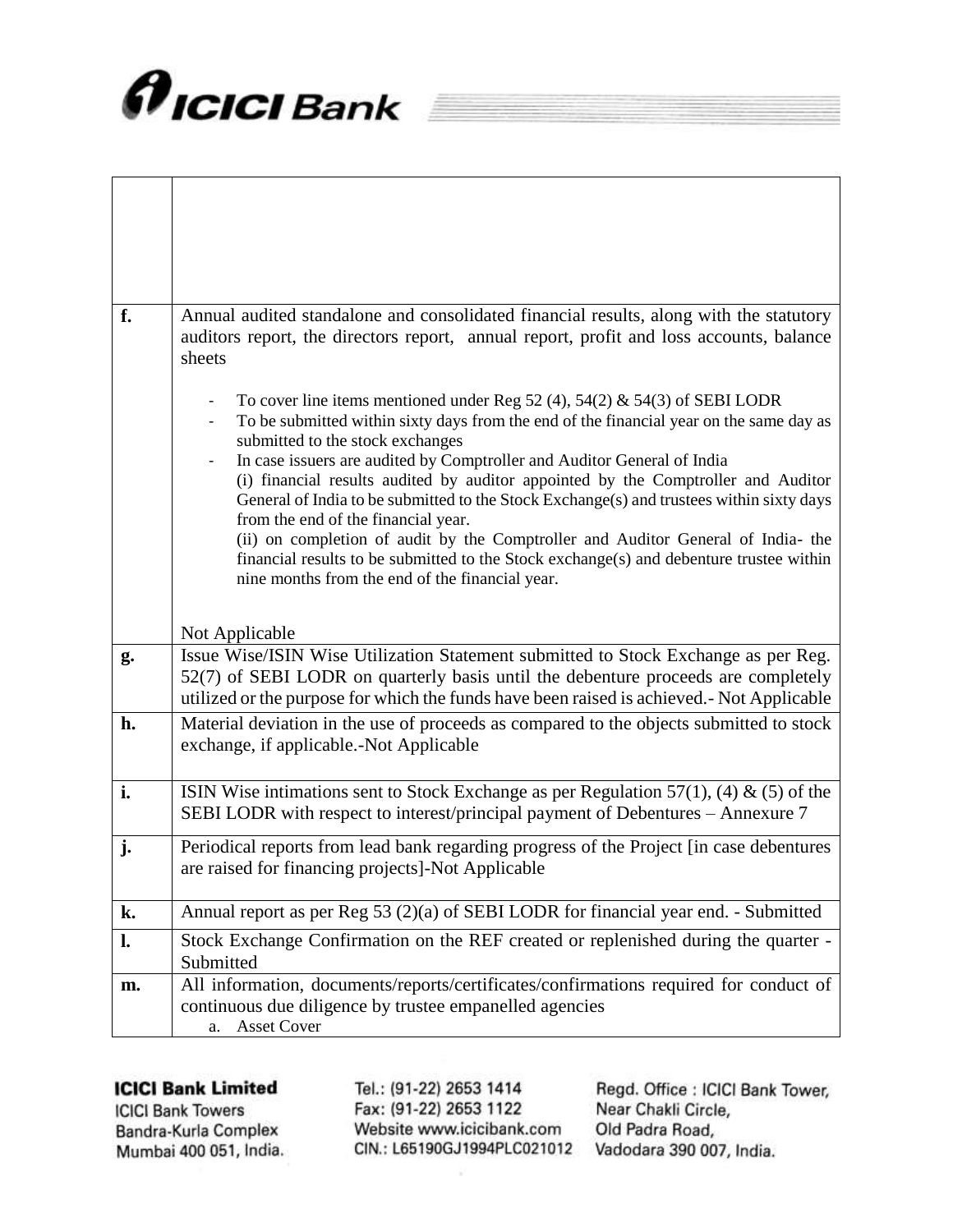

|    | b. A statement of value of Debt Service Reserve Account or any other form of security   |
|----|-----------------------------------------------------------------------------------------|
|    | (quarterly)                                                                             |
|    | c. A statement of value of pledged securities (quarterly)                               |
|    | d. Net worth certificate of personal guarantors [if any] (half yearly)                  |
| e. | Financials/value of corporate guarantor [If any] prepared on basis of audited financial |
|    | statement etc. of the guarantors <sup>5</sup> (annually)                                |
| f. | Valuation report for immovable and movable secured assets (annually)                    |
| g. | Title search report for immovable secured assets (annually)                             |
|    | Not Applicable                                                                          |

**ICICI Bank Towers** Bandra-Kurla Complex Mumbai 400 051, India.

Tel.: (91-22) 2653 1414 Fax: (91-22) 2653 1122 Website www.icicibank.com CIN.: L65190GJ1994PLC021012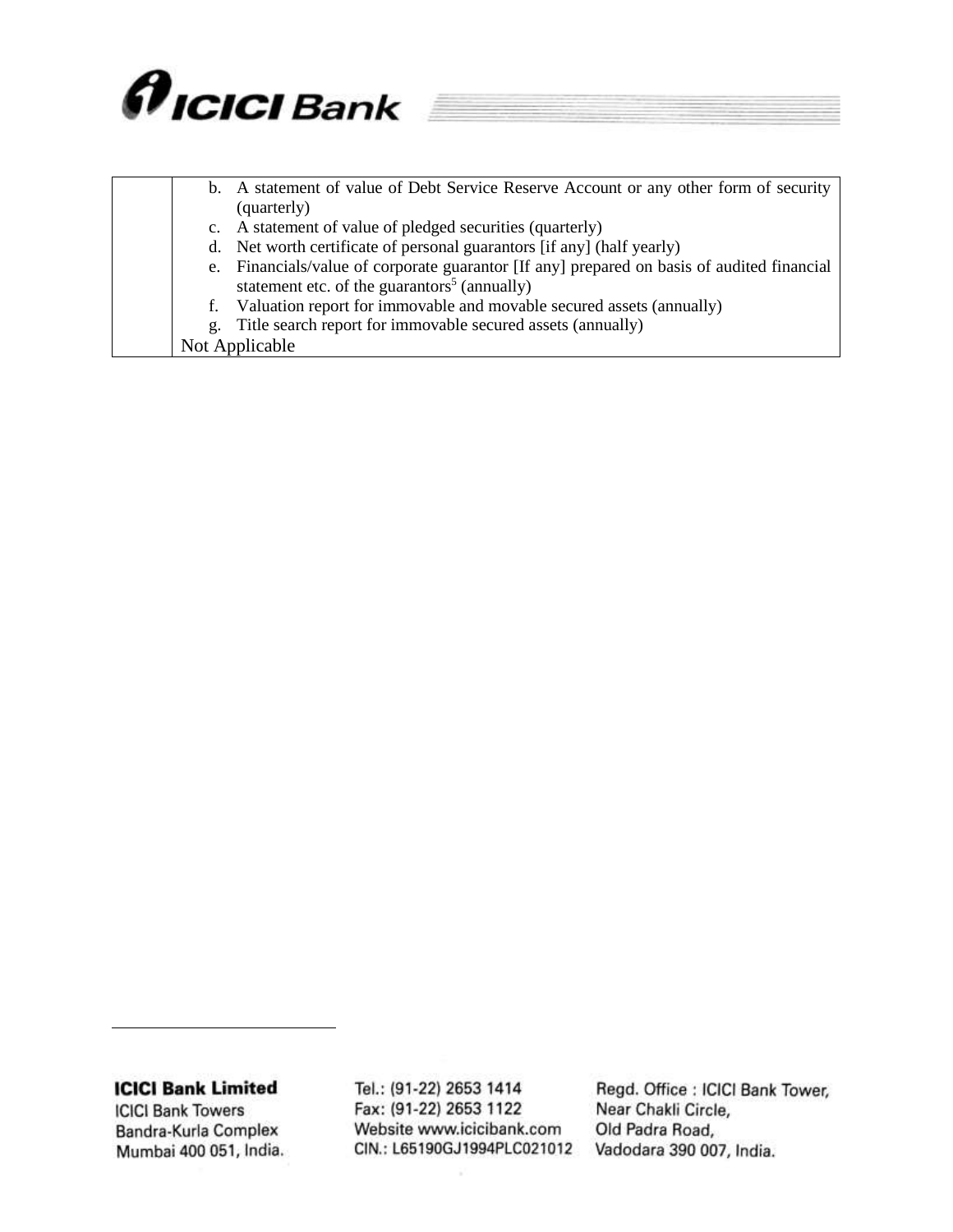

|--|--|--|

### Annexure 1

|                                | Details of Interest/principal payment due in preceding quarter |                                                                                      |                                          |                                                                                                                                               |                                                                                                                                                              |                                                                                                                                          |  |
|--------------------------------|----------------------------------------------------------------|--------------------------------------------------------------------------------------|------------------------------------------|-----------------------------------------------------------------------------------------------------------------------------------------------|--------------------------------------------------------------------------------------------------------------------------------------------------------------|------------------------------------------------------------------------------------------------------------------------------------------|--|
| <b>ISIN No</b>                 | Series/tranche                                                 | Due date of<br>redemption and/or<br>interest (falling in<br>the previous<br>quarter) | <b>IF Paid</b><br><b>Date of Payment</b> | <b>Date</b><br><sub>of</sub><br>intima<br>tion to<br>stock<br>excha<br>nge as<br>per<br>Reg.<br>$57(5)$ (<br>a)<br><b>SEBI</b><br><b>LODR</b> | If delayed/<br>Unpaid/<br><b>Defaulted</b><br><b>Reas</b><br>ons<br>there<br><b>of</b><br>and<br>furth<br>er<br>actio<br>$\mathbf n$<br>take<br>n, if<br>any | <b>Date</b><br>of<br>intima<br>tion to<br>stock<br>excha<br>nge as<br>per<br>Reg.<br>57(5)<br>$\mathbf{b}$<br><b>SEBI</b><br><b>LODR</b> |  |
| <b>INE090A0</b><br><b>8SP8</b> | <b>ICICI BANK BONDS97 -</b><br><b>SERIES 2-MM6B</b>            | N.A.                                                                                 | N.A.                                     | N.A.                                                                                                                                          | N.A.                                                                                                                                                         | N.A.                                                                                                                                     |  |
| <b>INE005A1</b><br>1309        | <b>ICICI BONDS AUG-1998-</b><br>MMB3                           | N.A.                                                                                 | N.A.                                     | N.A.                                                                                                                                          | N.A.                                                                                                                                                         | N.A.                                                                                                                                     |  |
| <b>INE005A1</b><br>1341        | <b>ICICI-BONDS OCT 1998-</b><br>MMB3                           | N.A.                                                                                 | N.A.                                     | N.A.                                                                                                                                          | N.A.                                                                                                                                                         | N.A.                                                                                                                                     |  |
| <b>INE005A1</b><br>1382        | <b>ICICI BONDS DEC 1998-</b><br>MMB3                           | N.A.                                                                                 | N.A.                                     | N.A.                                                                                                                                          | N.A.                                                                                                                                                         | N.A.                                                                                                                                     |  |

## **ICICI Bank Limited**

**ICICI Bank Towers** Bandra-Kurla Complex Mumbai 400 051, India. Tel.: (91-22) 2653 1414 Fax: (91-22) 2653 1122 Website www.icicibank.com CIN.: L65190GJ1994PLC021012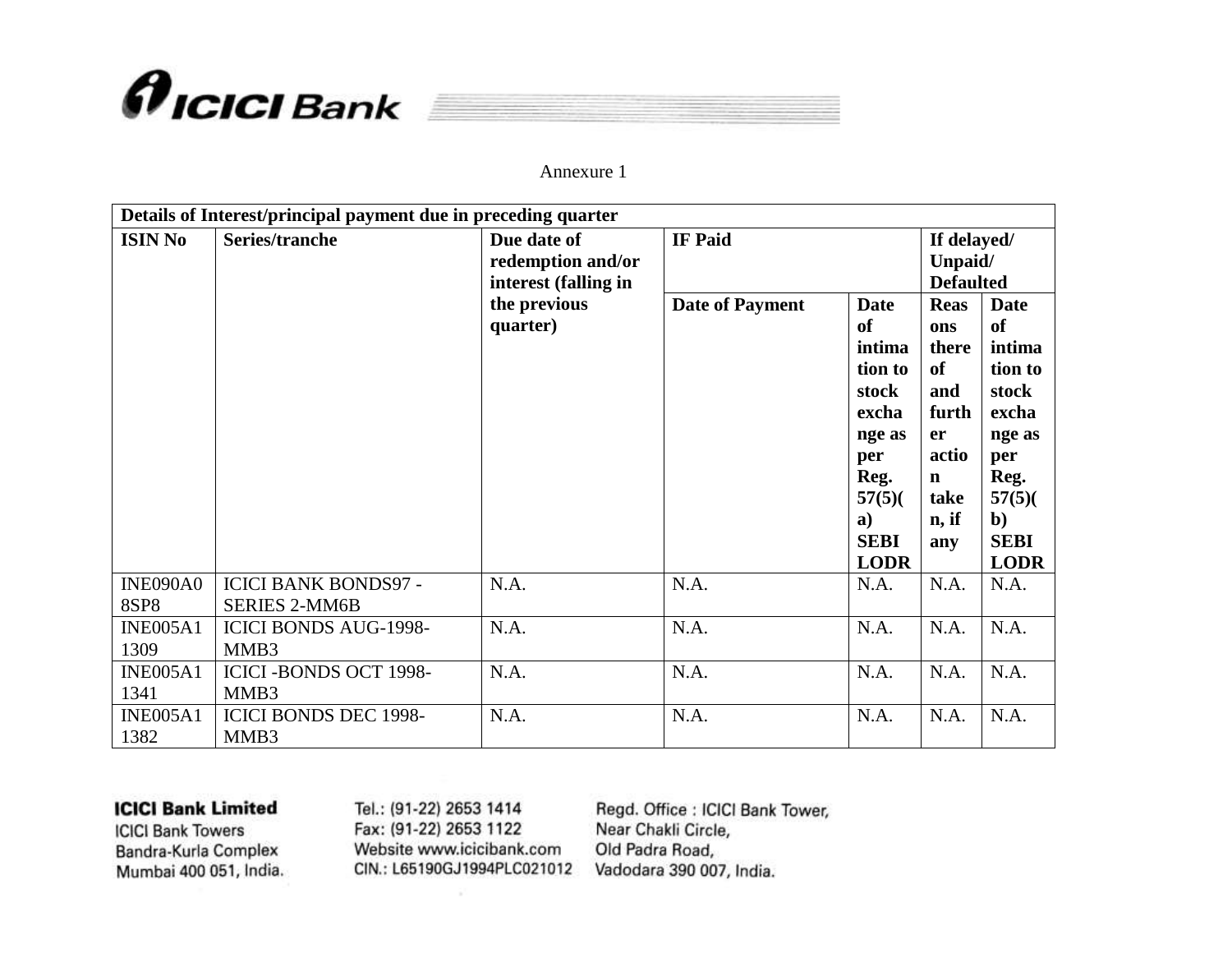

| <b>INE005A1</b> | <b>ICICI BANK - BONDS MAY-</b>   | N.A.               | N.A.                  | N.A.     | N.A. | N.A. |
|-----------------|----------------------------------|--------------------|-----------------------|----------|------|------|
| 1531            | 99-MMB3                          |                    |                       |          |      |      |
| <b>INE005A1</b> | <b>ICICI BANK -BONDS</b>         | N.A.               | N.A.                  | N.A.     | N.A. | N.A. |
| 1697            | NOVEMBER-99-MMB2                 |                    |                       |          |      |      |
| <b>INE005A1</b> | <b>ICICI BONDS AUG-2000-</b>     | N.A.               | N.A.                  | N.A.     | N.A. | N.A. |
| 1085            | MMB4                             |                    |                       |          |      |      |
| <b>INE005A1</b> | <b>ICICI BONDS OCT-2000-</b>     | N.A.               | N.A.                  | N.A.     | N.A. | N.A. |
| 1200            | MMB <sub>5</sub>                 |                    |                       |          |      |      |
| <b>INE005A1</b> | <b>ICICI SAFETY BONDS NOV</b>    | N.A.               | N.A.                  | N.A.     | N.A. | N.A. |
| 1440            | 2000-MMB5                        |                    |                       |          |      |      |
| <b>INE005A1</b> | <b>ICICI BONDS DEC 2000-</b>     | N.A.               | N.A.                  | N.A.     | N.A. | N.A. |
| 1747            | MMB4                             |                    |                       |          |      |      |
| <b>INE005A0</b> | <b>ICICI BONDS DEC 2000-PSB3</b> | 31-Jul-21, 31-Aug- | 31-Jul-21, 31-Aug-21, | $11 -$   | N.A. | N.A. |
| <b>8AA6</b>     |                                  | 21,30-Sep-21       | $30-Sep-21$           | $Oct-21$ |      |      |

| Details of Interest/principal payment due in preceding quarter |                |                                                                                      |                           |                                                                                                            |                                                                     |                                                                                                            |  |
|----------------------------------------------------------------|----------------|--------------------------------------------------------------------------------------|---------------------------|------------------------------------------------------------------------------------------------------------|---------------------------------------------------------------------|------------------------------------------------------------------------------------------------------------|--|
|                                                                |                |                                                                                      | <b>If Paid</b>            |                                                                                                            | If delayed/ Unpaid/ Defaulted                                       |                                                                                                            |  |
| <b>ISIN No</b>                                                 | Series/tranche | Due date of<br>redemption<br>and/or interest<br>(falling in the<br>previous quarter) | Date of<br><b>Payment</b> | Date of<br>intimation to<br><b>Stock</b><br><b>Exchange as</b><br>per Reg.<br>57(5)(a) SEBI<br><b>LODR</b> | <b>Reasons</b><br>thereof and<br>further<br>action<br>taken, if any | Date of<br>intimation to<br><b>Stock</b><br><b>Exchange as</b><br>per Reg.<br>57(5)(b) SEBI<br><b>LODR</b> |  |
| INE090A08SN3                                                   | DDE12LT2       | N.A.                                                                                 | N.A.                      | N.A.                                                                                                       | N.A.                                                                | N.A.                                                                                                       |  |
| INE090A08TT8                                                   | DMY16LB        | N.A.                                                                                 | N.A.                      | N.A.                                                                                                       | N.A.                                                                | N.A.                                                                                                       |  |

**ICICI Bank Towers** Bandra-Kurla Complex Mumbai 400 051, India. Tel.: (91-22) 2653 1414 Fax: (91-22) 2653 1122 Website www.icicibank.com CIN.: L65190GJ1994PLC021012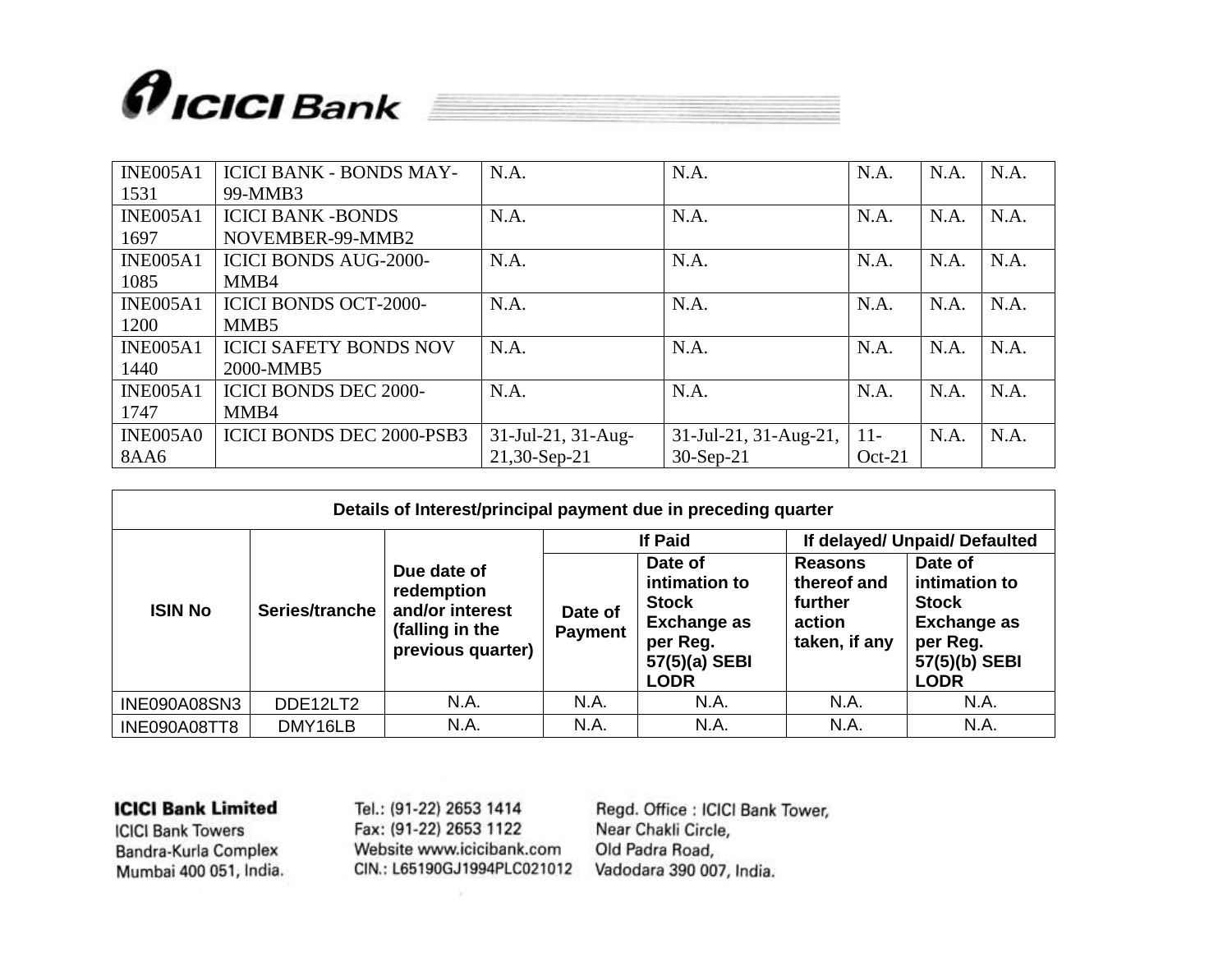



### Annexure 2

## **Details of Interest/principal payment due in the quarter**

| <b>ISIN No</b> | Series/tranche                                   | Due date of redemption and/or<br>interest (falling in the quarter) | Date of intimation to stock<br>exchange (Within 5 working<br>days from quarter end) |
|----------------|--------------------------------------------------|--------------------------------------------------------------------|-------------------------------------------------------------------------------------|
| INE005A11200   | <b>ICICI BONDS OCT-2000-</b><br>MMB <sub>5</sub> | 14-Oct-21                                                          | 14-Oct-21                                                                           |
| INE005A08AA    | ICICI BONDS DEC 2000-PSB3                        | 31-Oct-21, 30-Nov-21, 31-Dec-<br>21                                | 01-Nov-21, 30-Nov-21, 31-Dec-<br>21                                                 |

| <b>ISIN No</b>      | Series/tranche | Due date of redemption and/or<br>interest (falling in the quarter) | Date of intimation to stock<br>exchange (Within 5 working<br>days from quarter end) |
|---------------------|----------------|--------------------------------------------------------------------|-------------------------------------------------------------------------------------|
| <b>INE090A08SN3</b> | DDE12LT2       | 31-Dec-2021                                                        | 5-Jan-22                                                                            |
| INE090A08TT8        | DMY16LB        | N.A.                                                               | N.A.                                                                                |

**ICICI Bank Limited** 

**ICICI Bank Towers** Bandra-Kurla Complex Mumbai 400 051, India. Tel.: (91-22) 2653 1414 Fax: (91-22) 2653 1122 Website www.icicibank.com CIN.: L65190GJ1994PLC021012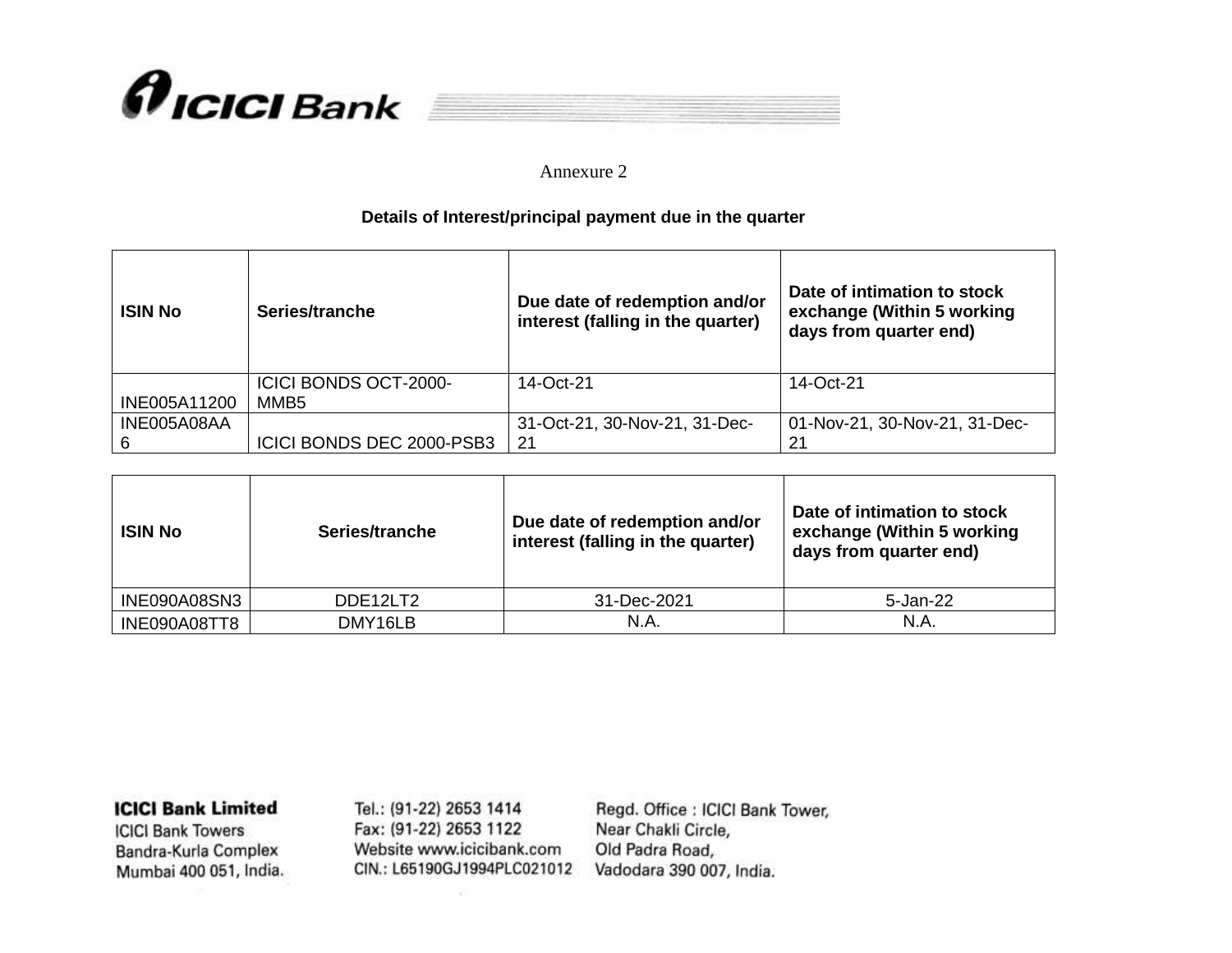

|--|--|--|--|--|

Annexure 3

| Details of complaints/grievances in the following format. In case no complaints have been received, a<br>confirmation thereof. |                                                                            |                                                           |                                                                                        |                                                                              |                                                                                  |                                                                    |                                                         |
|--------------------------------------------------------------------------------------------------------------------------------|----------------------------------------------------------------------------|-----------------------------------------------------------|----------------------------------------------------------------------------------------|------------------------------------------------------------------------------|----------------------------------------------------------------------------------|--------------------------------------------------------------------|---------------------------------------------------------|
| <b>ISIN No.</b>                                                                                                                | No. of<br>pending<br><b>Complaints</b><br>at the end<br>of last<br>quarter | No. of<br>complaints<br>received<br>during the<br>quarter | Nature of the<br>Complaint(s)<br>(delay/default in<br>interest /<br>redemption/others) | No. of<br>complaints<br>resolved<br>during<br>quarter<br>(Within 30<br>days) | No. of<br>complaints<br>unresoved<br>during<br>quarter<br>(More than<br>30 days) | <b>Reason</b><br>(if<br>pending<br>for<br>more<br>than 30<br>days) | <b>Steps</b><br>taken to<br>resolve<br>the<br>complaint |
| INE090A08SP8                                                                                                                   | <b>Nil</b>                                                                 | <b>Nil</b>                                                | <b>Nil</b>                                                                             | N.A                                                                          | N.A                                                                              | N.A                                                                | N.A                                                     |
| INE005A11309                                                                                                                   | <b>Nil</b>                                                                 | Nil                                                       | Nil                                                                                    | N.A                                                                          | N.A                                                                              | N.A                                                                | N.A                                                     |
| INE005A11341                                                                                                                   | <b>Nil</b>                                                                 | Nil                                                       | Nil                                                                                    | N.A                                                                          | N.A                                                                              | N.A                                                                | N.A                                                     |
| INE005A11382                                                                                                                   | <b>Nil</b>                                                                 | Nil                                                       | <b>Nil</b>                                                                             | N.A                                                                          | N.A                                                                              | N.A                                                                | N.A                                                     |
| INE005A11531                                                                                                                   | Nil                                                                        | Nil                                                       | Nil                                                                                    | N.A                                                                          | N.A                                                                              | N.A                                                                | N.A                                                     |
| INE005A11697                                                                                                                   | <b>Nil</b>                                                                 | Nil                                                       | <b>Nil</b>                                                                             | N.A                                                                          | N.A                                                                              | N.A                                                                | N.A                                                     |
| INE005A11085                                                                                                                   | <b>Nil</b>                                                                 | Nil                                                       | Nil                                                                                    | N.A                                                                          | N.A                                                                              | N.A                                                                | N.A                                                     |
| INE005A11440                                                                                                                   | <b>Nil</b>                                                                 | Nil                                                       | Nil                                                                                    | N.A                                                                          | N.A                                                                              | N.A                                                                | N.A                                                     |
| INE005A11747                                                                                                                   | Nil                                                                        | <b>Nil</b>                                                | Nil                                                                                    | N.A                                                                          | N.A                                                                              | N.A                                                                | N.A                                                     |
| INE005A08AA6                                                                                                                   | <b>Nil</b>                                                                 | <b>Nil</b>                                                | <b>Nil</b>                                                                             | N.A                                                                          | N.A                                                                              | N.A                                                                | N.A                                                     |

**ICICI Bank Limited** 

**ICICI Bank Towers** Bandra-Kurla Complex Mumbai 400 051, India. Tel.: (91-22) 2653 1414 Fax: (91-22) 2653 1122 Website www.icicibank.com CIN.: L65190GJ1994PLC021012